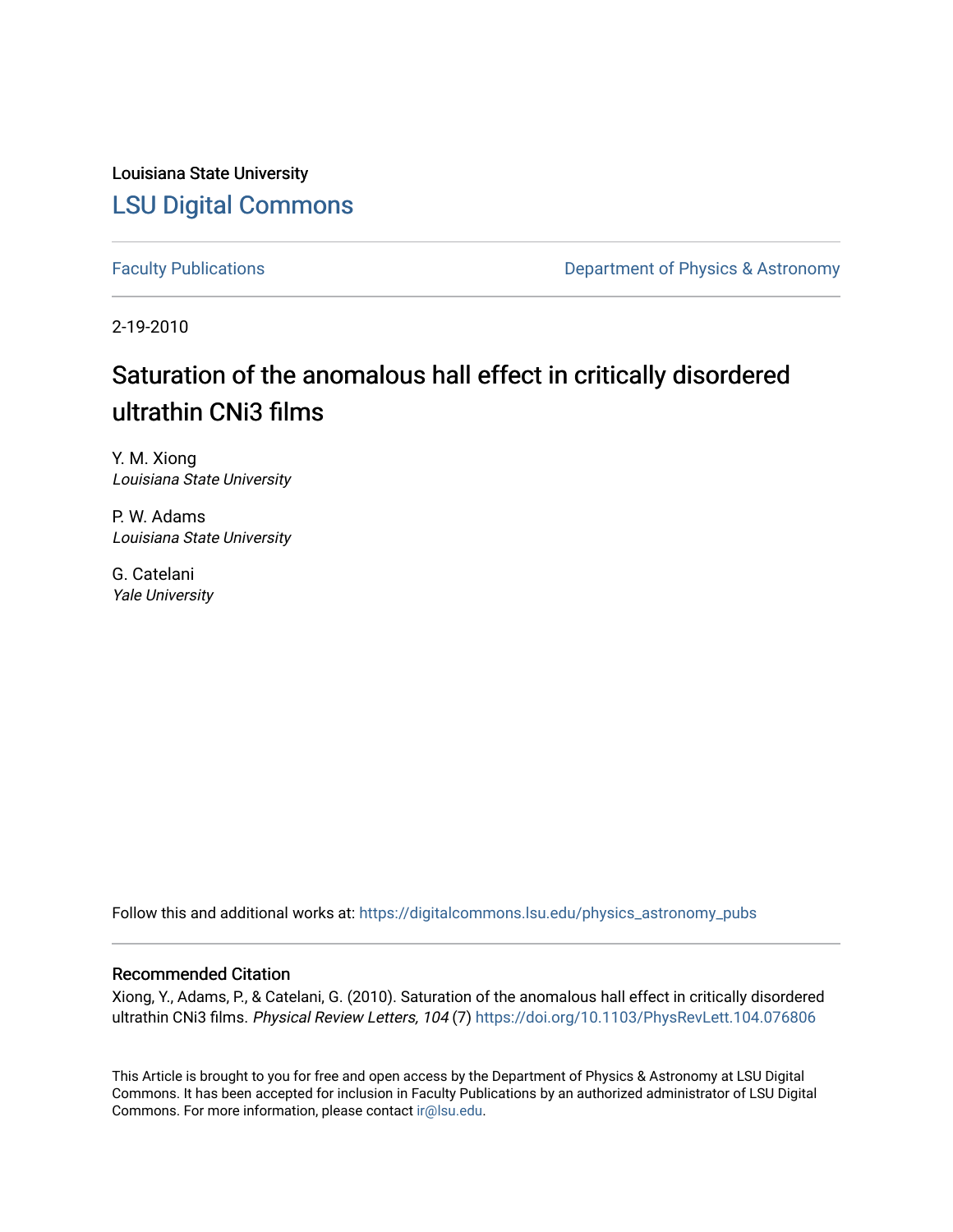## Saturation of the Anomalous Hall Effect in Critically Disordered Ultra-thin CNi<sub>3</sub> Films

Y. M. Xiong, P. W. Adams

Department of Physics and Astronomy, Louisiana State University, Baton Rouge, LA 70803-4001, USA

G. Catelani

Department of Physics, Yale University, 217 Prospect Street, New Haven, CT 06520, USA

(Dated: March 22, 2021)

We demonstrate that a distinct *high-disorder* anomalous Hall effect phase emerges at the correlated insulator threshold of ultra-thin, amorphous, ferromagnetic CNi<sup>3</sup> films. In the weak localization regime, where the sheet conductance  $G \gg e^2/h$ , the anomalous Hall resistance of the films increases with increasing disorder and the Hall conductance scales as  $G_{xy} \propto G^{\varphi}$  with  $\varphi = 1.6$ . However, at sufficiently high disorder the system begins to enter the 2D correlated insulator regime, at which point the Hall resistance  $R_{xy}$  abruptly saturates and the scaling exponent becomes  $\varphi = 2$ . Tunneling measurements show that the saturation behavior is commensurate with the emergence of the 2D Coulomb gap, suggesting that e-e interactions mediate the high-disorder phase.

PACS numbers: 73.50.Jt,73.20.Fz,75.47.-m

One of the most far-reaching goals in condensed matter physics is to develop a comprehensive understanding of how electron-electron  $(e-e)$  interactions, and their attendant correlations, affect the electronic properties of two dimensional (2D) systems. It is now well known that reduced dimensionality often induces profound changes in the electronic behavior of materials, particularly in the presence of disorder. Indeed, interesting manifestations of electron correlation effects have been reported in a wide variety of 2D systems, including homogeneously disordered metal films [\[1,](#page-5-0) [2\]](#page-5-1), thin film superconductors [\[3\]](#page-5-2), and two dimensional electron gasses in semiconducting heterojunctions [\[4\]](#page-5-3), to name a few. In the present Letter, we show that the anomalous Hall effect (AHE) [\[5\]](#page-5-4) also offers a compelling stage from which to study the manifestations of disorder-enhanced quantum correlations but from a perspective in which spin-dependent scattering processes are important. In addition, because the effect arises from both magnetic scattering and intrinsic band mechanisms, it remains a topic of current interest, with relevance to the burgeoning field of spintronics.

The AHE is characterized by the appearance of a spontaneous Hall resistance in magnetic materials and is usually parameterized by the empirical relation [\[6](#page-5-5)[–8\]](#page-5-6),

<span id="page-1-0"></span>
$$
R_H = V_H / I = (R_o B + R_e \mu_0 M) / t,\t\t(1)
$$

where  $R_H$  is the Hall resistance,  $V_H$  is the Hall voltage, I is the longitudinal current,  $R_o$  is the ordinary Hall coefficient,  $R_e$  is the anomalous (extraordinary) Hall coefficient, M is the magnetization, and t is the film thickness. The term proportional to  $M$  in Eq. [1](#page-1-0) produces the anomalous Hall voltage and, in transition metal ferromagnetic films, it is usually orders of magnitude larger than the ordinary Hall term. The robustness of the AHE signal offers one a potentially important probe of localization effects as manifest in the three predominant AHE channels: intrinsic inter-band scattering, skew scattering, and side-jump scattering [\[5\]](#page-5-4). The theoretical treatment of the AHE has a long and contentious history, but in recent years there has been a significant interest in how disorder-enhanced quantum correlations affect the low-temperature behavior of the AHE and, in particular, how such corrections are related to the well-established weak-localization corrections to the longitudinal transport [\[1\]](#page-5-0). This remains an open issue, particularly in the regime of moderate to strong disorder [\[6,](#page-5-5) [9–](#page-5-7)[11\]](#page-5-8). In this Letter, we present a study of the lowtemperature anomalous Hall effect as a function of the sheet resistance of homogeneously disordered CNi<sub>3</sub> films. Using magnetotransport and tunneling density of states (DOS) measurements we show that, although the magnitude of the AHE initially increases with increasing disorder, it eventually saturates and becomes disorder independent once the film resistance reaches values that are of the order of the quantum resistance  $R_Q = h/e^2$ . Spin-resolved tunneling DOS spectra show that the conduction electron polarization of the films remains constant throughout the region of study, and that the saturation behavior is associated with a rapid attenuation of states near the Fermi energy as  $R \to R_Q$ .

It is now well-established that, in the weak-localization limit, e-e interactions produce a perturbative logarithmic depletion of states near the Fermi energy. As the sheet resistance of the film is increased the magnitude of the depletion region grows. Finally, as one approaches  $R_Q$  the effects of  $e$ - $e$  correlations on the DOS are no longer perturbative and, in fact, a correlation gap begins to open in the DOS spectrum [\[12\]](#page-5-9). In this regime the transport usually exhibits a modified variable-range hopping form, and macroscopic phases that are nominally robust to disorder begin to become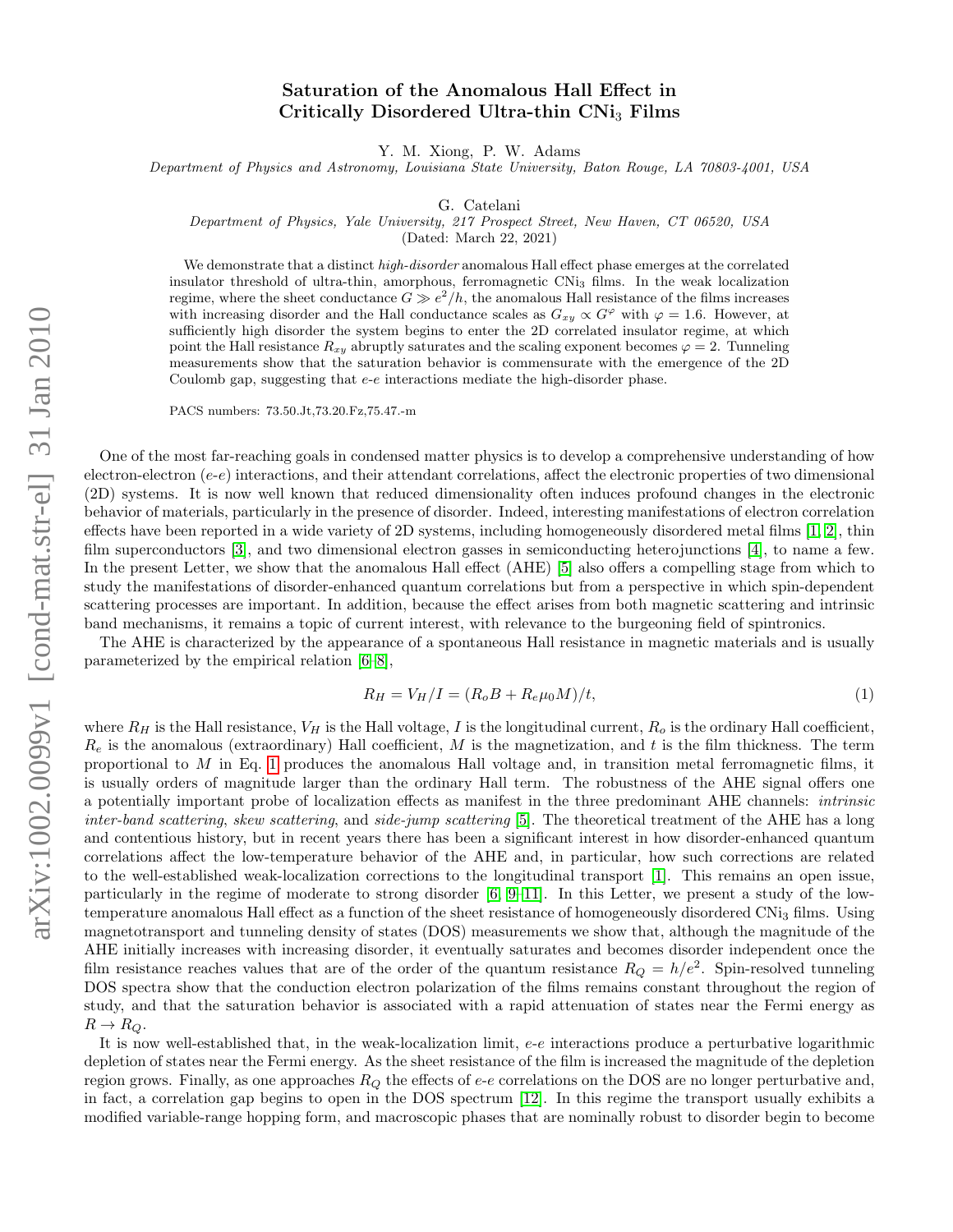

<span id="page-2-0"></span>FIG. 1: The main panel shows a semi-log plot of the sheet resistance of 1.7 nm-thick CNi<sub>3</sub> film as a function of  $T^{-1/2}$ . The solid line is a fit to Eq. [2](#page-3-0). Upper inset: Electron tunneling conductance at 100 mK as a function of bias voltage for three CNi<sub>3</sub> films of varying thickness. Lower inset: The normalized sheet resistance as a function of  $\ln T$  for CNi<sub>3</sub> films of thicknesses 6.0, 4.0, 2.4, 2.1, 1.9, 1.8, 1.75, and 1.7 nm.

affected. For instance, if the system is a superconductor, then the superconducting phase is usually lost as  $R \to h/4e^2$ [\[13\]](#page-5-10).

Altshuler and coworkers [\[2\]](#page-5-1) first showed that the ordinary Hall conductivity exhibits coherent scattering corrections but no e-e interaction corrections. Extensions of this work to the AHE also predicted that there would be no interaction corrections to the AHE conductivity in the weak disorder limit; which was, indeed, verified in measurements of quenched condensed Fe films in the early 1990's [\[6,](#page-5-5) [9\]](#page-5-7). However, more recent measurements on Fe/Si multilayers and high-resistance Fe films have suggested that disorder-enhanced e-e correlations are reflected in the scaling behavior of the AHE conductivity [\[10,](#page-5-11) [11\]](#page-5-8). Though it is now evident that quantum correlations emerge as the disorder is increased beyond the weak limit, the current state of understanding does not shed much light on the influences dimensionality, microscopic morphology, and scattering mechanisms have on the manifestations of a correlationmodified AHE. Furthermore, previous studies have primarily reported scaling behavior in which the film resistance was varied by changing the temperature. Here, in contrast, we keep temperature fixed and vary the thickness/disorder of the films. AHE measurements in ultra-thin CNi<sup>3</sup> films are presented as a function of sheet resistance in the range of  $R<sub>O</sub>/100$  to  $R<sub>O</sub>$  at a constant temperature of 2 K. In addition, tunneling DOS spectroscopy is used to measure both the strength of the  $e-e$  correlation effects and the electron polarization in the films.

Thin films of the metastable intermetallic CNi<sup>3</sup> were deposited onto liquid nitrogen cooled, fire-polished glass substrates by electron-beam evaporation of CNi<sub>3</sub> targets. Stencil masks were used to form either a Hall geometry (1.5 mm x 4.5 mm) or a film pattern more appropriate for planar tunneling measurements. The films formed a dense, homogenous C-Ni base which showed no sign of granularity down to the 1 nm scale using atomic force microscopy. Some carbon, in the form of multiwall carbon nanotubes, was precipitated out during the quench condensation of the vapor, but their density was too low to affect the transport [\[14\]](#page-5-12). Films in the thickness range of 2 to 10 nm were metallic in appearance, though partially transparent, and adhered extremely well to the glass substrates. Resistance and Hall measurements were made in Quantum Design PPMS using a standard four-wire dc I-V method. Probe currents of 1 mA and 1  $\mu$ A were used in Hall effect and transport measurements, respectively. The samples were vapor cooled down to 2 K in magnetic fields  $\pm 9$  T via the PPMS. The details of preparation of superconducting Al tunneling counter-electrodes on the films have been described elsewhere [\[15\]](#page-5-13). The tunneling data was taken in a dilution refrigerator equipped with an in situ mechanical rotator and a 9 T superconducting solenoid.

The lower inset of Fig. [1](#page-2-0) shows the sheet resistance R of several CNi<sub>3</sub> films of varying thickness as a function of  $\ln T$ . Though the 6 and 4 nm films exhibit metallic behavior at high temperatures, a logarithmic temperature dependence emerges at low  $T$ , as highlighted by the dashed lines in the inset. This behavior is a hallmark of two-dimensional weak-localization and is clearly evident below 20 K [\[1\]](#page-5-0). However, the film disorder increases rapidly with decreasing thickness (see Fig. [2](#page-3-1) inset), and the resistance of the thinner films increases faster than  $\ln T$ . The upper inset in Fig. [1](#page-2-0) is the tunnel junction conductance of three  $CNi<sub>3</sub>$  films of varying thickness. These data were taken at 100 mK in a 7 T magnetic field oriented parallel to the film surface. The field was chosen to be above the parallel critical field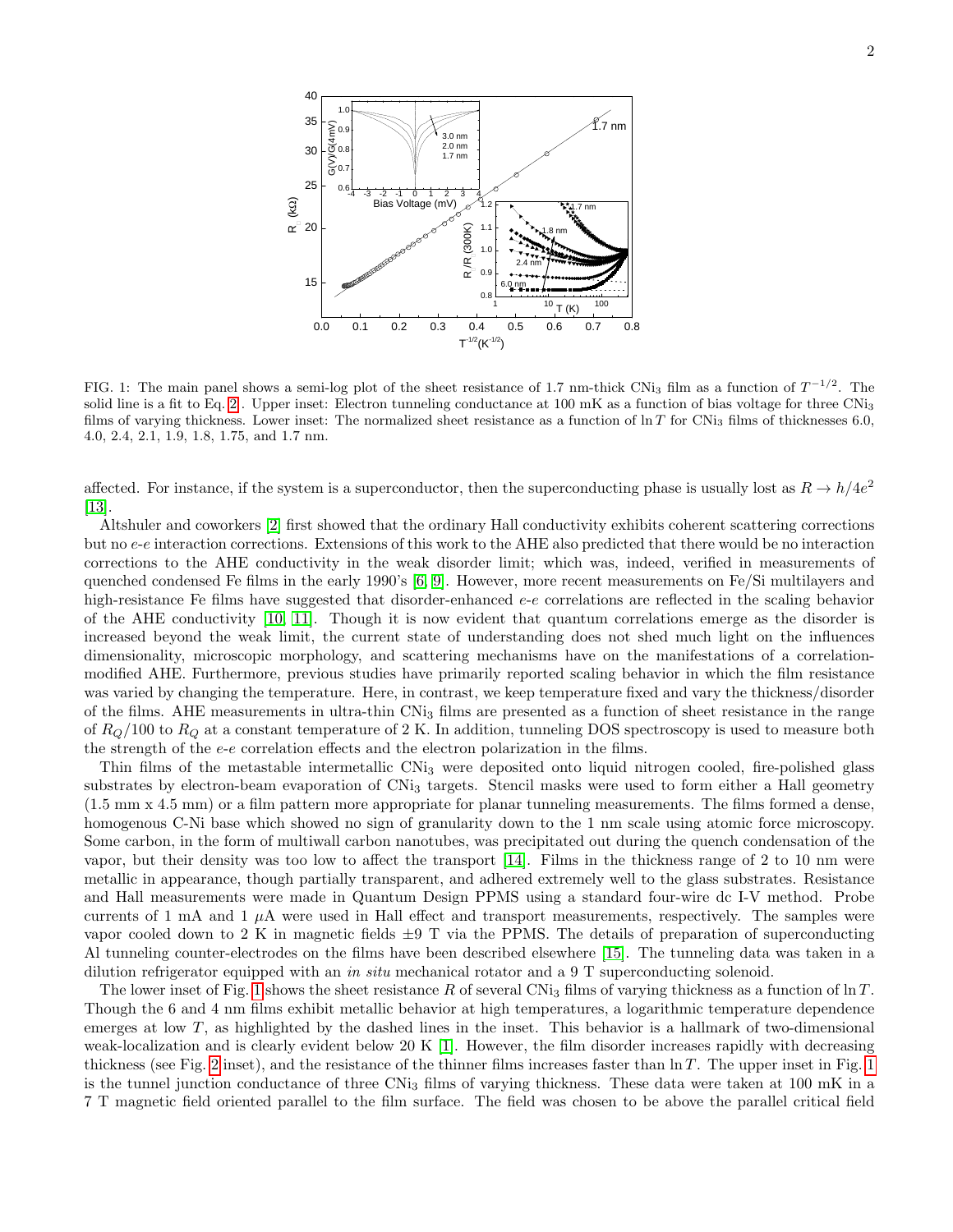

<span id="page-3-1"></span>FIG. 2: The 2 K Hall resistivity of three films with the same thicknesses as those in the upper inset of Fig. [1.](#page-2-0) Upper inset: CNi<sup>3</sup> sheet resistance as a function of film thickness at 2 K. Lower inset: Anomalous Hall resistance as a function of film thickness at 2 K.

of the Al counter-electrode, and, at this low temperature, the tunneling conductance was simply proportional to the DOS of the film [\[16\]](#page-5-14). The dip in the DOS spectrum at  $V = 0$  reflects the suppression of states near the Fermi energy as a result of e-e interactions and is commonly referred to as the zero bias anomaly  $[2, 12]$  $[2, 12]$ . In 2D the anomaly varies logarithmically with energy,  $\Delta G/G \sim \ln(V)$ , in the weak disorder limit. The 3 nm spectrum in the inset figure does, indeed, vary as  $\ln V$  and agrees well with that measured in thin Be films [\[12\]](#page-5-9). However, as the disorder is increased, the strength of the anomaly grows and eventually becomes algebraic in energy,  $\Delta G/G \sim V^{\alpha}$ . Deep in the strong localization limit,  $R \gg R_Q$ , the previously perturbative anomaly becomes a full-blown Coulomb gap with  $\alpha = 1$  [\[12\]](#page-5-9). In this regime the transport is expected to be of a modified variable range hopping form [\[17\]](#page-5-15),

<span id="page-3-0"></span>
$$
R(T) = R_0 \exp(T_0/T)^{1/2},\tag{2}
$$

where  $R_0$  is a constant of the order of  $h/2e^2$  and  $T_0$  is the correlation energy. The main panel of Fig. [1](#page-2-0) shows a semi-log plot of sheet resistance as a function of  $T^{-1/2}$  for a 1.7 nm thick film, which is the thinnest used in this study. Fitting the data to Eq. [2](#page-3-0) gives  $T_0 = 1.9$  K. Interestingly, the variable range hopping behavior extends to temperatures well above  $T_0$  [\[18\]](#page-5-16) and is observed in a region where the Coulomb gap, as measured by tunneling, is not fully developed. Nevertheless, the tunneling data show a non-perturbative depletion of states in the thinnest films that is consistent with what has been reported in critically disordered Be films [\[12\]](#page-5-9). Given this clear signature of the onset of the correlated insulator regime, we now turn to the evolution of the AHE.

In Fig. [2](#page-3-1) we plot the 2 K Hall resistivity,  $\rho_{xy} = R_e \mu_o M$ , as a function of applied perpendicular field for three CNi<sub>3</sub> films of the same thicknesses as used in the upper inset of Fig. [1.](#page-2-0) The step-like structure at low fields  $(\mu_0H < 1$  T) represents the AHE, and the shallow-sloped higher field data represent the ordinary Hall effect. We note that, in the weak- to moderately-disordered regime, the magnitude of the anomalous Hall resistivity is expected to increase as a super-linear power of the sheet resistance  $\rho_{xy} \sim R^{\beta}$  [\[5,](#page-5-4) [6\]](#page-5-5). However, the data in Fig. [2](#page-3-1) show that, in the thinnest films,  $\rho_{xy}$  is neither monotonic in film thickness nor sheet resistance.

In principle, the local maximum in  $\rho_{xy}$  could be a consequence of a thickness-dependent magnetization. A particular concern is that the magnitude of the magnetization is suppressed in films with  $t < 2$  nm, which, of course, would be reflected in a smaller AHE [\[8,](#page-5-6) [19\]](#page-5-17). To address this issue we have employed Tedrow and Meservey's spin polarized tunneling technique  $[20]$  to directly measure the electron polarization in the CNi<sub>3</sub> films. The technique exploits the fact that, when a magnetic field is applied in the plane of a thin superconductor, in our case the Al counter-electrode, the BCS DOS spectrum is Zeeman-split into well resolved spin sub-bands. Figure [3](#page-4-0) shows the normalized tunneling conductance vs. bias voltage of  $A1-A1O_x$ -CNi<sub>3</sub> tunnel junctions on different thickness CN<sub>i3</sub> films in a 4 T parallel magnetic field. The arrows denote the respective spin assignments of the occupied and unoccupied sub-band peaks. When tunneling into a paramagnetic metal the peaks are symmetrically positioned about  $V = 0$ . However, as is clearly evident in the figure, the peak heights are asymmetric, reflecting the unequal spin populations in the ferromagnetic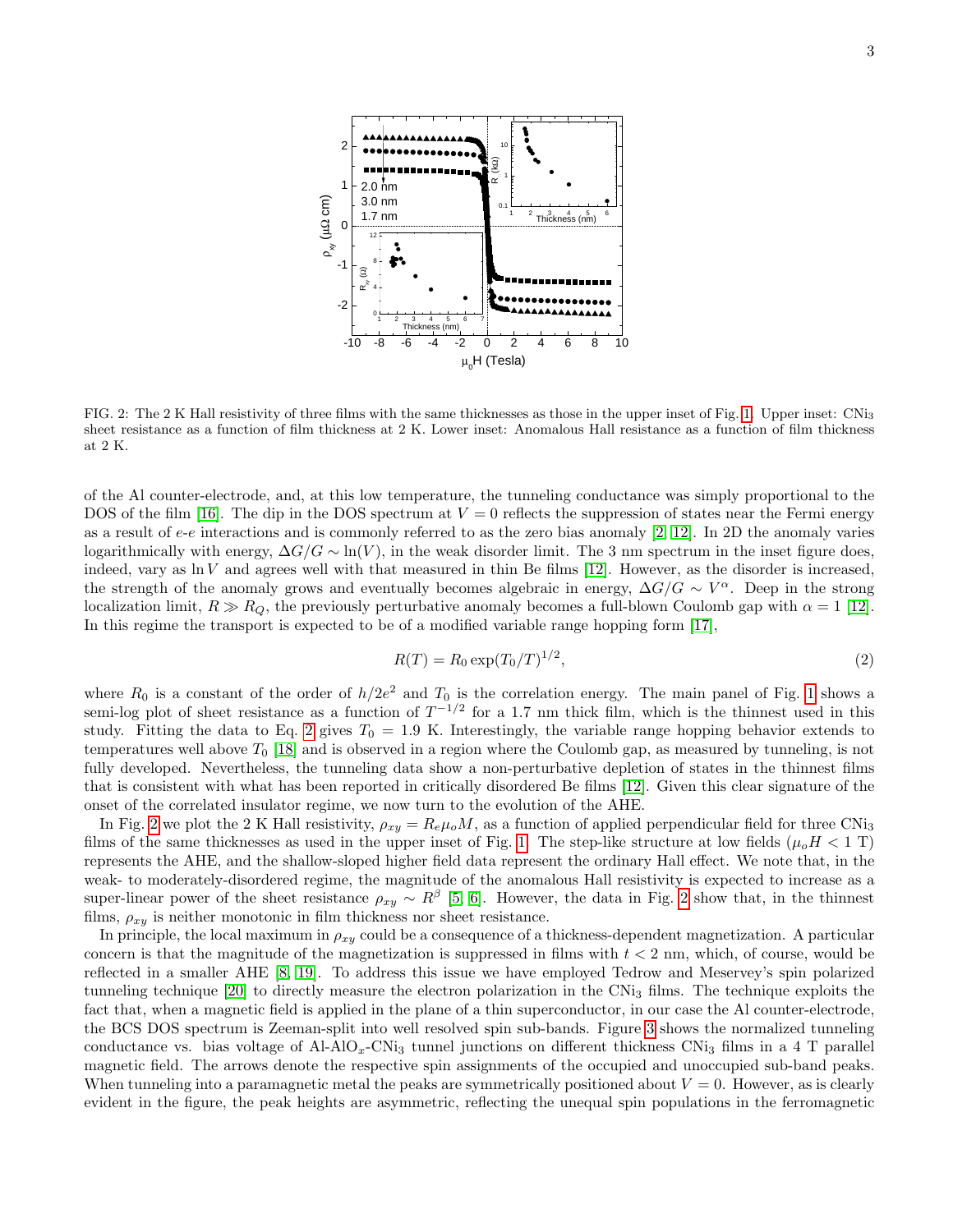

<span id="page-4-0"></span>FIG. 3: The normalized tunneling conductance as a function of bias voltage for  $A1-A1O_x$ -CNi<sub>3</sub> tunnel junctions on different thickness CNi<sup>3</sup> films in a 4 T parallel magnetic field at 100 mK. The curves have been shifted vertically for clarity. Inset: The corresponding polarizations of the 1.7, 2.0, 2.5 and 3.0 nm CNi<sub>3</sub> films.



<span id="page-4-1"></span>FIG. 4: Left panel: Log-log plot of the anomalous Hall resistance of CNi<sub>3</sub> films as a function of the sheet resistance at 2 K. The solid lines provide a guide to the eye. Right panel: Log-log plot of the anomalous Hall conductance as a function of the sheet conductance at 2 K. The solid lines represent separate power law fits to the low and high conductance data, giving exponents of  $\varphi = 2.0$  and 1.6, respectively.

CNi<sub>3</sub>. The electron polarization P is obtained by measuring the relative heights of the peaks [\[15,](#page-5-13) [20\]](#page-5-18),

$$
P = \left| \frac{\delta_1 - \delta_2}{\delta_1 + \delta_2} \right|,\tag{3}
$$

where the peak height differences  $\delta_1$  and  $\delta_2$  are defined in Fig. [3.](#page-4-0) The electron polarization of the CNi<sub>3</sub> films with different thickness were are all about 11%. In the inset of Fig. [3](#page-4-0) we plot  $P$  as a function of film thickness. Although polarization is not equivalent to magnetization, direct measurements of P in a variety of Ni alloys [\[21\]](#page-5-19) has shown that the P accurately tracks the saturation magnetization across a wide range in  $M$ . Thus the data in Fig. [3](#page-4-0) strongly suggest that the magnetization of CNi<sub>3</sub> films remains unchanged in the thickness range of 1.7 to 3 nm. Thus the non-monotonic behavior in Fig. [2](#page-3-1) is due to quantum corrections to the anomalous Hall coefficient  $R_e$ .

The evolution of the AHE with increasing disorder is shown in the log-log plots of Fig. [4.](#page-4-1) Because of the 2D nature of the transport, we present the data in terms of longitudinal sheet resistances and conductances, along with the corresponding Hall resistances and conductances. In the left panel we show the anomalous Hall resistance as a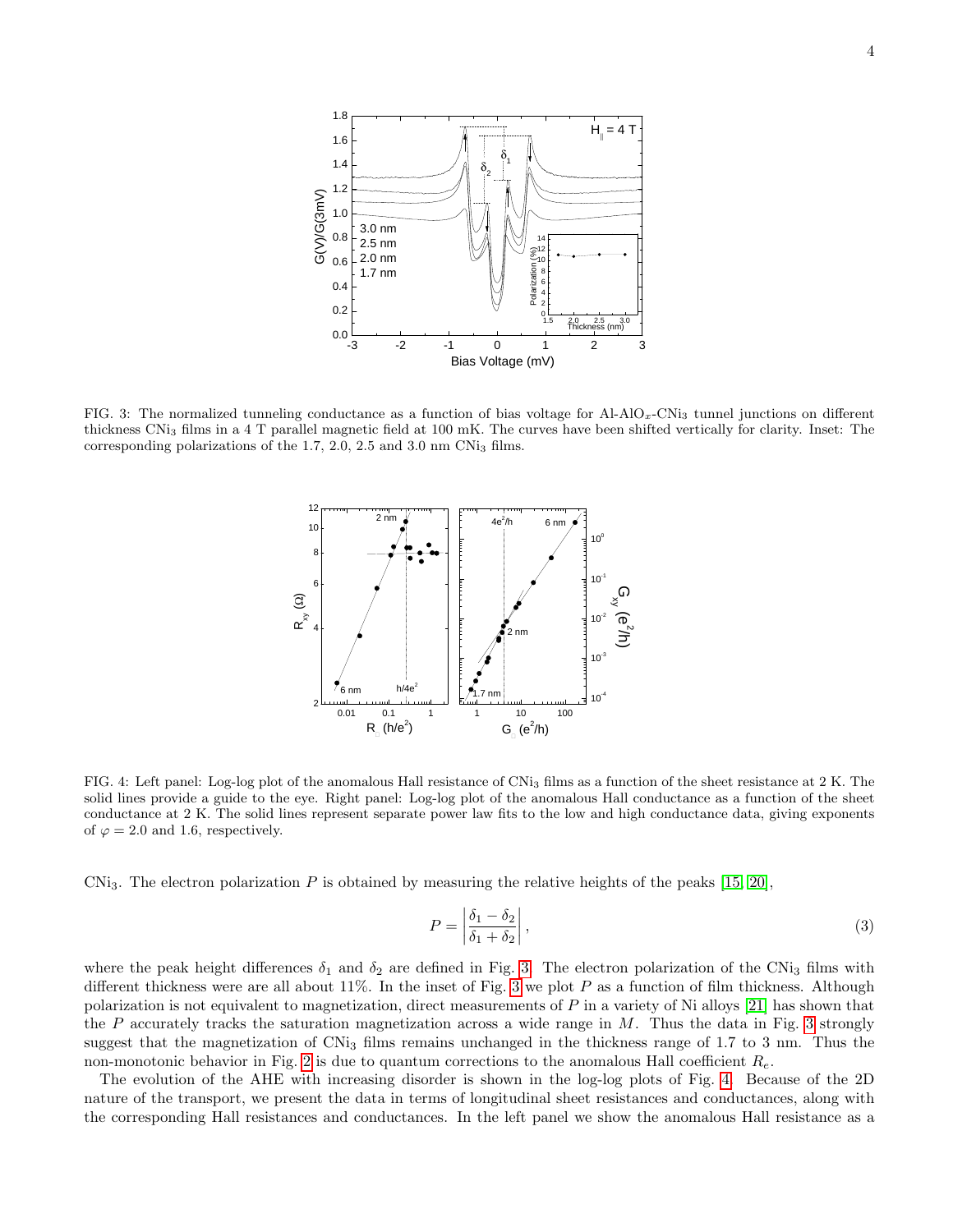function of sheet resistance at 2 K. As expected  $R_{xy}$  initially increases with increasing R, but near  $R = h/(4e^2)$  the Hall resistance abruptly saturates. The saturation threshold occurs at a film thickness  $t \sim 2$  nm. In the right panel of Fig. [4](#page-4-1) we plot the anomalous Hall conductance  $G_{xy} \approx R_{xy}/R^2$  as a function of the sheet conductance. Note that there is a kink in the curve near  $G = 4e^2/h$  where the scaling exponent changes from 1.6 to 2.0 as the film thickness is lowered below the 2 nm threshold. Recent numerical work on the AHE in ferromagnetic transition metals suggests that the Hall conductivity in the moderately disordered regime is dominated by intrinsic mechanisms [\[22–](#page-5-20)[24\]](#page-5-21) as opposed to extrinsic scattering processes that are prominent in very low disorder systems [\[5\]](#page-5-4). In the moderately disordered, weak localization regime of  $10^4$  S/cm $\lesssim \sigma_{xx} \lesssim 10^6$  S/cm the AHE is dissipationless with  $\sigma_{xy} \sim R^0$ . However in the "dirty" metal" regime,  $10^3$  S/cm $\lesssim \sigma_{xx} \lesssim 10^4$  S/cm the Hall conductivity scales as  $\sigma_{xy} \sim R^{\varphi}$ , where  $\varphi$  ranges between 1.6 and 2.0, depending on the details of the calculation [\[23,](#page-5-22) [24\]](#page-5-21). We note that the low-temperature conductivity of our films varies from  $\sim 10^4$  S/cm to  $\sim 10^3$  S/cm in the thickness range of 6 to 2 nm. Thus, we believe that the data in the 2 6 nm range of Fig. [4](#page-4-1) is, in fact, in the "dirty metal" regime, with a corresponding exponent  $\varphi = 1.6$ . This is in good agreement with what has been reported in a wide variety of itinerant ferromagnets of similar disorder [\[22,](#page-5-20) [25,](#page-5-23) [26\]](#page-6-0). The knee in the scaling plot probably reflects the fact that the films cross over from logarithmically localized transport to modified variable-range hopping transport in the vicinity of the quantum resistance. This crossover is, of course, commensurate with the rapid depletion of states near Fermi energy, see upper inset of Fig. [1,](#page-2-0) which is a precursor to the emergence of the Coulomb gap  $[12]$ . Recently Nagaosa *et al.* [\[5\]](#page-5-4) have suggested that the low-temperature phase diagram of the AHE should include a phase boundary near the Mott-Anderson critical region. They estimate the zero-temperature boundary should be in the vicinity of  $\sigma = 10^3 \Omega^{-1}$ cm<sup>-1</sup>, which roughly corresponds to the separatrix in the right panel of Fig. [4.](#page-4-1)

In summary, we show that the anomalous Hall resistance saturates in homogeneous CNi<sub>3</sub> films with sheet resistance near the quantum resistance, although the electron polarization remains unchanged. We believe that the saturation is associated with the crossover from the weak localization regime to that of a 2D correlated insulator. The crossover is also clearly evident in the scaling behavior of the Hall conductivity as well as in the tunneling density of states.

We thank John DiTusa and Ilya Vekhter for enlightening discussions. This work was supported by the DOE under Grant No. DE-FG02-07ER46420.

- <span id="page-5-0"></span>[1] P. A. Lee and T. V. Ramakrishnan, Rev. Mod. Phys. 57, 287-337 (1985).
- <span id="page-5-1"></span>[2] B. L. Altshuler, A. G. Aronov, M. E. Gershenson, and Yu. V. Sharvin, Sov. Sci. Rev. A. Phys. 9, 223 (1987).
- <span id="page-5-2"></span>[3] D. B. Haviland, Y. Liu, and A. M. Goldman, Phys. Rev. Lett. 62, 2180 (1989); A. E. White, R. C. Dynes, and J. P. Garno, Phys. Rev. B 33, 3549 (1986).
- <span id="page-5-3"></span>[4] D. J. Bishop, R. C. Dynes, and D. C. Tsui, Phys. Rev. B 26, 773 (1982).
- <span id="page-5-4"></span>[5] N. Nagaosa, J. Sinova, S. Onoda, A. H. MacDonald, and N. P. Ong, e-print [arXiv:0904.4154.](http://arxiv.org/abs/0904.4154)
- <span id="page-5-5"></span>[6] G. Bergmann and F. Ye, Phys. Rev. Lett. 67, 735 (1991).
- [7] C. M. Hurd, The Hall Effect in Metals and Alloys (Plenum Press, New York, 1972).
- <span id="page-5-6"></span>[8] G. Bergmann, Phys. Rev. Lett. 41, 264 (1978).
- <span id="page-5-7"></span>[9] A. Langenfeld and P. Wölfle, Phys. Rev. Lett. 67, 739 (1991).
- <span id="page-5-11"></span>[10] Y. K. Lin, T. R. Novet, D. C. Johnson, and J. M. Valles, Jr., Phys. Rev. B 53, 4796 (1996).
- <span id="page-5-8"></span>[11] P. Mitra, R. Mitra, A. F. Hebard, K. A. Muttalib, and P. Wölfle, Phys. Rev. Lett. 99, 046804 (2007).
- <span id="page-5-9"></span>[12] V. Yu. Butko, J. F. DiTusa, and P. W. Adams, Phys. Rev. Lett. 84, 1543 (2000).
- <span id="page-5-10"></span>[13] For a review, see A.M. Goldman and N. Markovic, Phys. Today 51 (11), 39 (1998).
- <span id="page-5-12"></span>[14] D. P. Young, A. B. Karki, P. W. Adams, J. N. Ngunjiri, J. C. Garno, H. W. Zhu, B. Q. Wei, and D. Moldovan, J. Appl. Phys. 103, 053503 (2008).
- <span id="page-5-13"></span>[15] Y. M. Xiong, P. W. Adams, and G. Catelani, Phys. Rev. Lett. 103, 067009 (2009).
- <span id="page-5-14"></span>[16] M. Tinkham, Introduction to Superconductivity (McGraw-Hill, New York, 1996).
- <span id="page-5-15"></span>[17] B. I. Shklovskii and A. L. Efros, *Electronic Properties of Doped Semiconductors* (Springer, New York, 1984).
- <span id="page-5-16"></span>[18] Modified variable range hopping has also been observed at temperatures  $T > T_0$  in thin Be films and Au/Be bilayers, see Ref. [\[12\]](#page-5-9), and Y.M. Xiong, A.B. Karki, D.P. Young, and P.W. Adams, Phys. Rev. B 79, 020510(R) (2009), respectively.
- <span id="page-5-17"></span>[19] N. Kurzweil, E. Kogan, and A. Frydman, Phys. Rev. Lett. 102, 096603 (2009).
- <span id="page-5-18"></span>[20] P. M. Tedrow and R. Meservey, Phys. Rep. 238, 173 (1994).
- <span id="page-5-19"></span>[21] R. Meservey, D. Paraskevopoulos, and P.M. Tedrow, Phys. Rev. Lett. 37, 858 (1976).
- <span id="page-5-20"></span>[22] S. Sangiao, L. Morellon, G. Simon, J. M. DeTeresa, J. A. Pardo, J. Arbiol, and M. R. Ibarra, Phys. Rev. B 79, 014431 (2009).
- <span id="page-5-22"></span>[23] H. Kontani, T. Tanaka, and K. Yamada, Phys. Rev B 75, 184416 (2007).
- <span id="page-5-21"></span>[24] S. Onoda, N. Sugimoto, and N. Nagaosa, Phys. Rev. B 77, 165103 (2008)
- <span id="page-5-23"></span>[25] A. Fernandez-Pacheco, J. M. DeTeresa, J. Orna, L. Morellon, P. A. Algarabel, J. A. Pardo, and M. R. Ibarra, Phys. Rev. B 77, 100403(R) (2008).